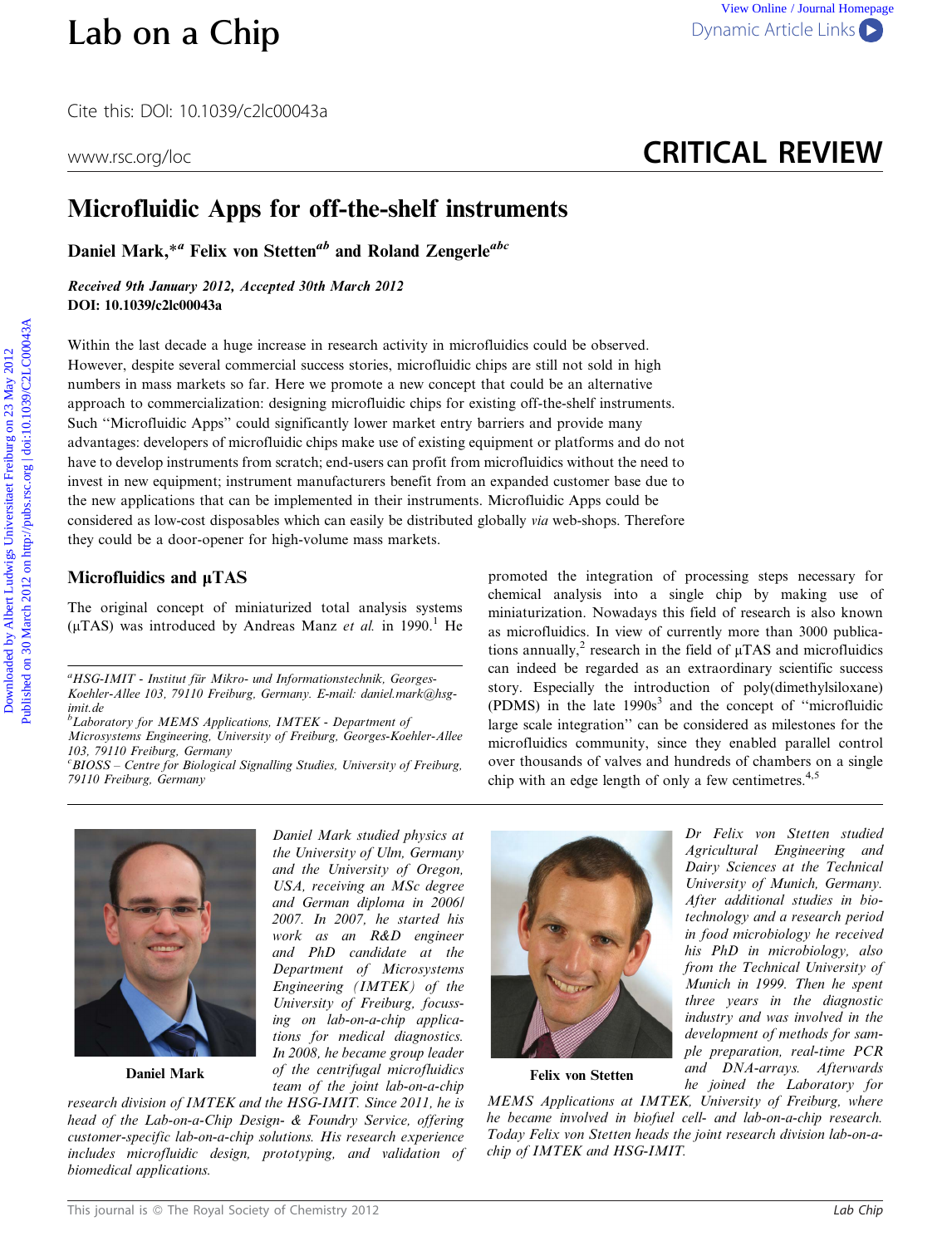There are numerous examples of  $\mu$ TAS and microfluidic solutions that have been demonstrated. Some already have a large commercial impact such as the Agilent Bioanalyzer (http:// www.genomics.agilent.com) for sizing, quantification and quality control of DNA, RNA, proteins and cells, the Cepheid GeneXpert (www.cepheid.com) for molecular analysis, or the Fluidigm systems for highly multiplexed PCR (www.fluidigm. com). Often overlooked mass markets for microfluidics exist as well, such as test strips for e.g. pregnancy tests or cartridges for ink-jet printers. Many more exciting microfluidic solutions have been demonstrated in academia, such as the isolation of circulating tumor cells<sup>6</sup> or fully integrated multi-parameter immunoassays for rapid point-of-care testing.<sup>7</sup> These examples underline that the promise of microfluidics and  $\mu$ TAS has certainly lost nothing of its charm. This is also reflected by a substantial microfluidics market, which is expected to reach almost \$2 billion in 2012.<sup>8</sup>

However, compared to the research effort invested, there is only a limited number of end-user products to date.<sup>8</sup> Especially when being compared to the standard MEMS market in which sensor-chips such as accelerometers, gyros or pressure sensors are manufactured in hundreds of millions of units per year; up to now there is no high volume chip application in the field of microfluidics. One of the most successful products on the market, the Cepheid GeneXpert, seems to currently feed a global market of less than 1 million tests per year (http://www. finddiagnostics.org/about/what\_we\_do/successes/find-nego tiated-prices/xpert\_mtb\_rif.html, accessed November 2011). This indicates still remaining significant market entry barriers which must be overcome before a commercial breakthrough can be achieved.

#### Market entry barriers

Market penetration is hindered by technical as well as nontechnical aspects. Assuming the technical hurdles such as accuracy, reproducibility, long-term stability, etc. can be overcome with the current effort invested into microfluidics research



Roland Zengerle

Prof. Dr Roland Zengerle received his diploma in physics from the Technical University of Munich in 1990, a PhD from the "Universität der Bundeswehr München" based on the development of micropumps in 1994. Since 1999 he is a full professor at the Department of Microsystems Engineering (IMTEK) at the University of Freiburg, Germany. Today Dr Zengerle in addition is a director at the Institut für Mikro und Informationstechnik of the

Hahn-Schickard-Gesellschaft (HSG-IMIT), vice director of the Centre for Biological Signalling Studies (BIOSS), and member of the German national academy of sciences ''Leopoldina''. The research of Dr Zengerle is focused on microfluidics and nanofluidics. He also acts as European editor of the Journal ''Microfluidics and Nanofluidics''.

worldwide, non-technical aspects are put into focus. First of all, microfluidics in itself is no product but an enabling technology. Especially one lesson was learned in the often cited ''trough of disillusionment'' of the Gartner Hype Cycle Model that microfluidics went through in the  $2000s$ :<sup>9,10</sup> the market expects microfluidics to solve specific problems in analytics with affordable solutions, and will not accept it as self-purpose. Currently, developments that include microfluidic components are often time consuming and expensive developments not only for the microfluidic chip but also for the processing instrument. Additional issues are high overall development risks and the required clearances if products are developed for regulated markets. All those factors add up to high costs and it is a challenge to identify applications having a good potential of recovering such high investments.11 And once these hurdles have been taken, the customer is confronted with significant initial investments for a lab-on-a-chip processing instrument which usually is in the range of \$10 000–\$100 000 or even more just for running a first chip. There are numerous examples of pTAS and microfluids wordboids non-deductation spectra of all solutions that he beam controlling the controlling technology<br>
Lucy spectra of all solutions and the Aglicat Bicanolyze (011pH).

#### Microfluidic Apps – the shortcut to market for microfluidics?

Now imagine inexpensive disposables which greatly enhance the application range for instruments already available in the labs or at home. Imagine that your laboratory centrifuge can now be used as an automated workstation for DNA purification or your DVD drive for chemical sensing. Microfluidic companies would not have to spend money on developing instruments, building up sales networks and could even save the costs for maintenance of instruments. End-users would not be discouraged by high investments for an instrument just to be able to run a first chip. The customers would profit from miniaturization, integration and automation of liquid handling operations without even knowing that there is microfluidics inside. Lower development costs for microfluidic companies would reduce the threshold for the returnof-investment and due to that a broad range of new applications would become economically feasible. And finally, if those instruments are already available in the labs or at home, the suppliers of those instruments could profit from a largely expanded customer base due to numerous new applications being enabled.

This article will show that this scenario is not only a vision but is already becoming reality. Microfluidic chips can be designed to be operated on existing instruments that are already common in labs or at home. This approach could be called ''Microfluidic Apps'' for off-the-shelf instruments. The approach is very similar to the concept of Apps for smartphones: Apps are inexpensively developed and easily distributable software products brought to the market via the internet on a global scale. As a consequence suppliers of smartphones can sell their product to a huge customer base. In this analogy the microfluidic chip corresponds to the software App and the processing instrument to the smartphone (Fig. 1). The idea of ''Apps'' proved to be a winner for smartphones and could be the same for microfluidics.

However when considering commercialization and staying in this analogy, untested Apps for smartphones pose the risk of jeopardizing the functionality or integrity of the device. Some companies such as Apple solve this issue by only allowing approved Apps to be installed. Others, such as the Android market, leave that risk but also that freedom of choice to the customer. In general, the answer whether only a closely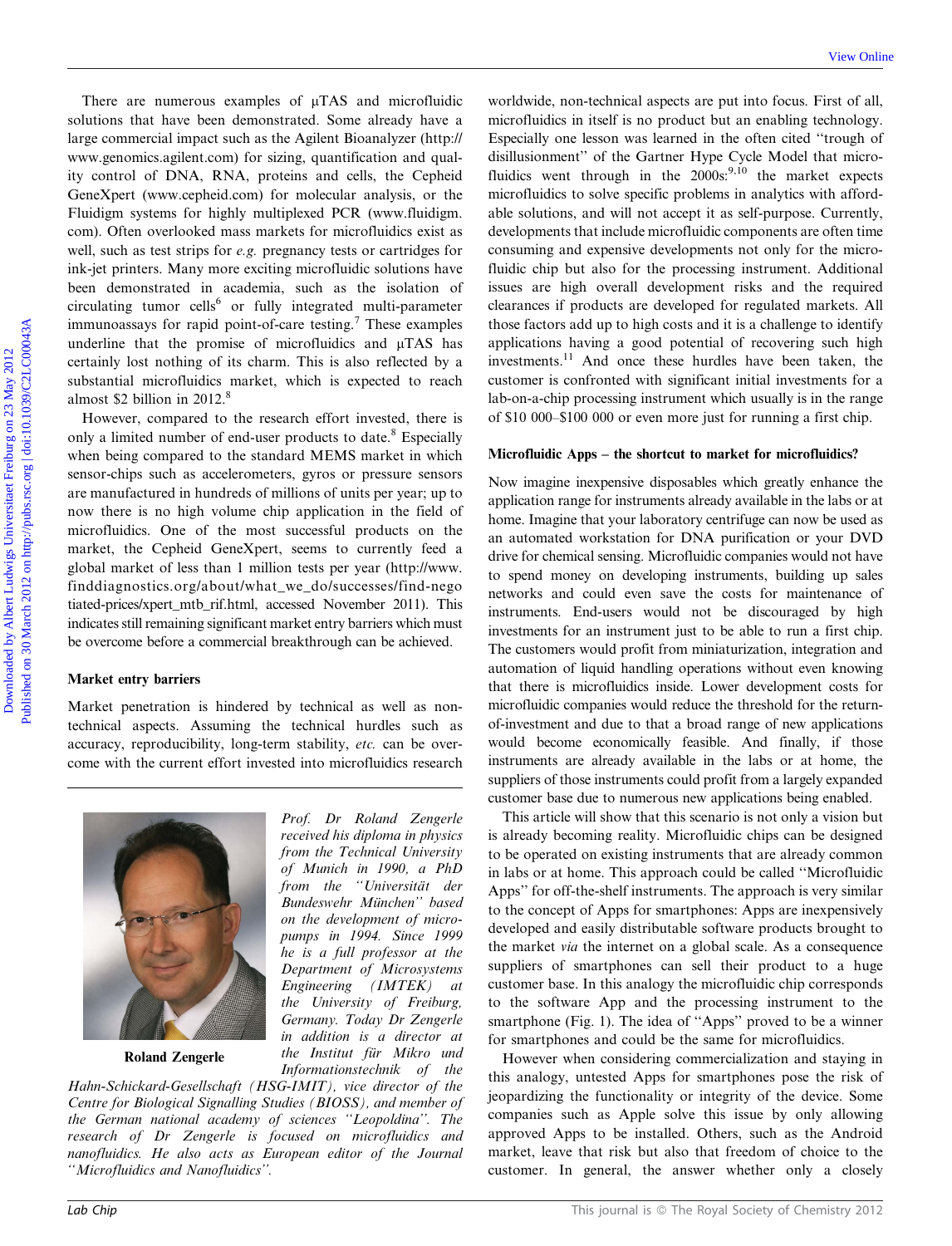

Fig. 1 Apps greatly enriched the possibilities of smartphones. In terms of automated analysis, Microfluidic Apps could do the same for existing laboratory hardware.

controlled and approved selection of Microfluidic Apps are accepted by instrument manufacturers or if open platforms without controls emerge, will most likely depend heavily on the application targeted by the Microfluidic App. For heavily regulated markets such as diagnostics, developers of Microfluidic Apps and instrument builders would have to work closely together and define and share approval procedures, responsibilities and warranties. For academic research, e.g. the automatic generation of dilution series on centrifuges, it is conceivable that instrument builders allow the use of a large range of Microfluidic Apps without the loss of warranty, since the range of applications for the instrument and thus its customer base are expanded and the instrument builders benefit by larger sales numbers, while the developers of Microfluidic Apps generate turnover by selling the disposables. In any case, instrument builders will definitely have to be involved to some degree and give their consent for Microfluidic Apps. In our experience though, instrument builders are very open and interested in such collaborations.

#### Microfluidic Apps – a survey of recent publications

Developing a Microfluidic App starts with the identification of the need of a certain user-group and the fluidic protocol for implementing it. As a next step the instruments available in the environment of the users as well as the capabilities of those instruments have to be analyzed. The final task is to develop the microfluidic chip that implements the fluidic protocol harnessing the capabilities of the instrument (Fig. 2). In the following we list Microfluidic Apps that were developed for a given instrument or class of instruments.

#### Microfluidic Apps for glucose meters

Glucose meters are handheld point of care devices for home diagnostics. Fluidic protocols are limited to purely capillary driven mechanisms, but various sub-types of existing glucose meters offer optical or electrical read-out capabilities. Whitesides' group developed a Microfluidic App for clinical chemistry, read out by a standard electrochemical glucometer.12 The microfluidic device is made out of paper and in addition to the quantification of glucose also measurement of cholesterol and L-lactate in human plasma was demonstrated. Benefits of this system include an extremely low-cost disposable chip running on an off-the-shelf electrochemical glucose reader available for less than \$20.<sup>12</sup> Microfluidic Apps for glucose meters are especially of interest for developing countries which can profit from integrated and affordable point-of-care tests.13,14 Above that the Whitesides group also demonstrated the separation of plasma from whole blood by utilizing a hand-powered egg beater.<sup>15</sup>

A qualitative cost-benefit analysis of this approach is quite favourable for the Microfluidic App due to the very low quoted costs and especially the lack of alternative diagnostic tools in low-resource settings. Considering that this approach could deliver basic diagnostic capabilities to remote areas with little infrastructure and do this at an affordable price also for developing countries, it seems like a very attractive solution.

#### Microfluidic Apps for optical disc drives

Optical disc drives such as CD-, DVD- or Blu-ray drives have a rotary motor, a laser based light source and a photo-detector which can be used for processing and read-out of a microfluidic chip. They are very appealing instruments for Microfluidic Apps since they are very inexpensive (\$10–\$50) and available in the labs as well as at home. A number of Microfluidic Apps for optical disk drives were published including automated hematocrit measurements,<sup>16,17</sup> Ca<sup>2+</sup>-concentration measurements,<sup>18</sup> biotin/streptavidin binding, DNA hybridization and IgG/anti-IgG interactions<sup>19</sup> and an immunoassay for C-reactive protein  $(CRP)$ <sup>20</sup> However, most of the presented examples still require extensive manual preparation steps and are not plug-and-play solutions yet. Still, in our opinion it should be possible to develop fully integrated Microfluidic Apps for optical drives e.g. performing absorption based assays for clinical chemistry or even homogeneous immunoassays for home based diagnostics.

#### Microfluidic Apps for laboratory centrifuges

Instruments such as optical disk drives and glucose meters are inexpensive and potentially available everywhere but of limited capabilities in terms of liquid processing, thermal control and optical readout. In contrast, modern laboratories feature a large variety of standard instruments which offer highly precise optical, thermal and mechanical control elements. Among those, laboratory centrifuges are available in almost every lab. They feature control over frequency of rotation up to thousands of g, some allow temperature control, or are programmable via an external computer or via a user interface. A Microfluidic App for the automation of DNA-purification from lysed blood on a standard laboratory centrifuge was shown by Müller *et al.*<sup>21</sup> All the liquid buffers were pre-stored on the microfluidic chip and the automated fluidic protocol constitutes the sequential release of the buffers, the binding, two washing steps, the elution as well as the routing of the liquids. $2<sup>1</sup>$  Another Microfluidic App was developed for automated generation of dilution series of 1 : 3 and  $1:5$  on standard lab centrifuges.<sup>22</sup> Several issues including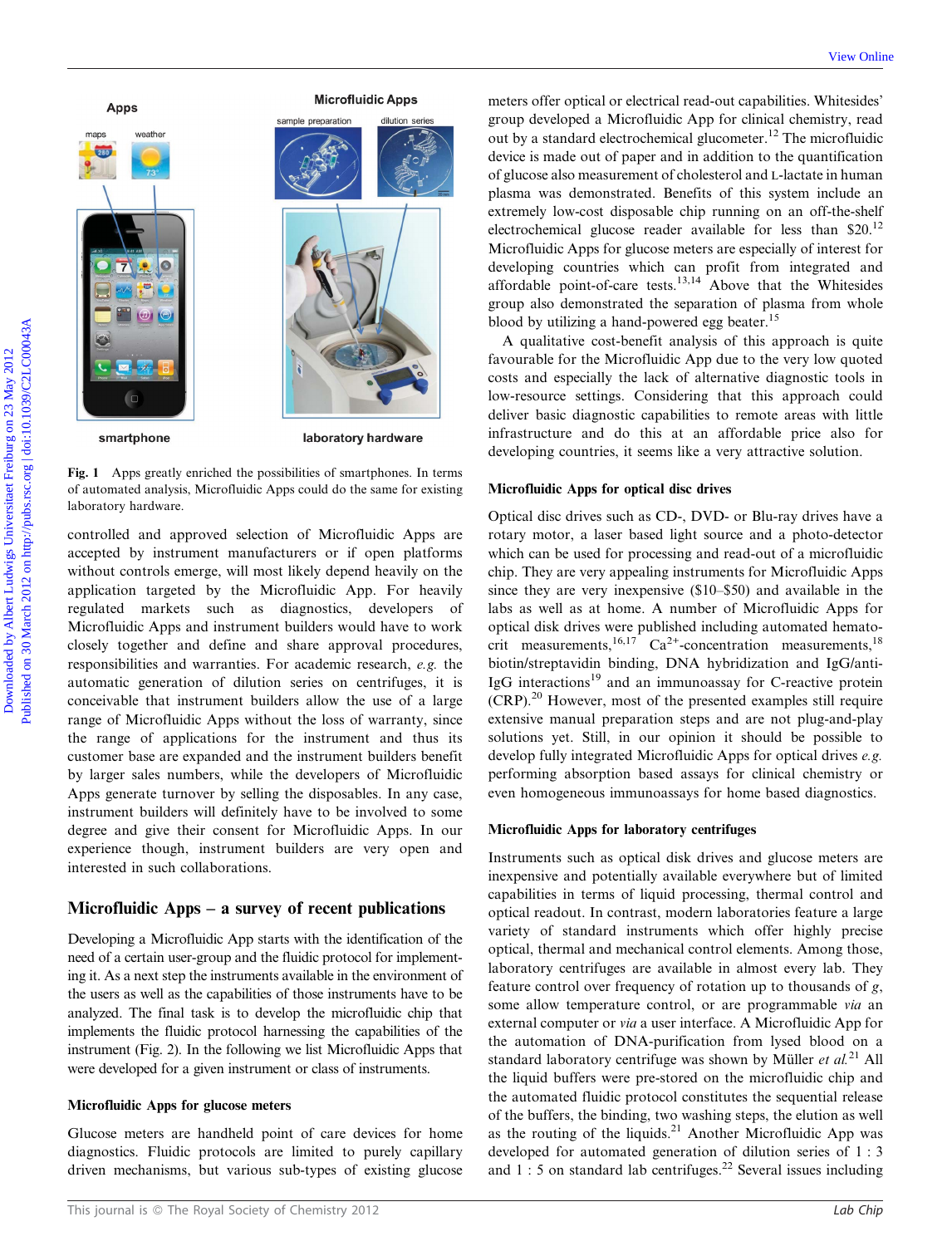

Fig. 2 From microfluidics to ''Microfluidic Apps''. Microfluidics promises automation and miniaturization of biochemical assays. The next step towards higher end-user acceptance and impact could involve the adaptation of microfluidic liquid handling to fit standard instruments, such as glucometers, centrifuges, optical drives or thermocyclers. The depicted examples of such ''Microfluidic Apps'' for standard hardware could also help to decrease development risks and time for microfluidic applications.

performance compared to reference methods, production costs and shelf-life have still to be evaluated in detail. Nevertheless, automation of standard laboratory protocols replaces tedious manual handling steps, enable ''start and walk away'' processing and are of high value for personnel working in the lab. Due to the fact that those Apps target applications in non-regulated markets and automate everyday lab tasks, they could be an enabler for high volume markets of microfluidic chips.

#### Microfluidic Apps for rotary PCR thermocyclers

With more complex instruments, also more demanding assays and protocols can be implemented. Rotary PCR thermocyclers feature control over frequency of rotation, temperature, integrated light sources for excitation as well as various filters and highly sensitive detectors for fluorescence read-out. Focke et al. developed a Microfluidic App for genotyping of sub-types of methicillin-resistant Staphylococcus aureus (MRSA),<sup>23</sup> potentially addressing a pressing concern in the increasing awareness of hospital acquired diseases. Starting from a purified DNA sample, the automated assay protocol constitutes a 10 cycle preamplification, diluting and mixing, 14 fold aliquoting, another mixing and incubation step as well as a secondary real-time PCR including read-out. The Microfluidic App contains a disposable chip that is used together with a rotor replacing the original sample wheel with reaction tubes of the instrument. The demonstrator still relies on external sample preparation but as mentioned before there would be other Apps available performing such preparation on a standard centrifuge.

Since this Microfluidic App is very familiar to the authors, it will be used for an exemplary quantitative cost–benefit analysis, demonstrating that Microfluidic Apps have the potential to be commercially competitive also in a high-tech environment.

Realistically, we will assume a small-scale market of initially 1000s of disposables and a simplified layout without preamplification. Offers from injection molders quote sales prices of about  $4.50 \in$  per plastic disposable for a batch of 1000 without reagents or filling. Filling of the reagents and sealing could initially amount to the same costs, resulting in roughly a  $9 \in$  sales price per disposable when produced in small numbers. Considering the economy of scale<sup>24</sup> for hot embossing and according to our estimates, this number could be halved  $(4.50 \in)$ for batches of 10 000s or more and probably be reduced to  $2 \in \text{or}$ less for production in the 100 000s. The purely financial benefit amounts to the reduced labour time of a skilled technician in a high-tech laboratory, assumed to be roughly 6 min for mixing the template with the mastermix, aliquoting in 10 reaction containers, mixing with primers and probes and starting the run. With a Microfluidic App, this time would be reduced to 1 min. Assuming costs of 60  $\in$  h<sup>-1</sup> including overhead, the saved 5 min would save  $5 \in \mathcal{A}$  and thus be in the same order of magnitude as the costs for the disposable. This is in itself hardly a selling point and serves only to show that Microfluidic Apps do generate a certain amount of running costs that have to be balanced against the time they save. However, when factoring in that in this case the Microfluidic App would also greatly reduce the risk of pipetting errors and contaminations and lead to a much more convenient workflow, there would be a real benefit for the end-user, especially where high reproducibility is essential. In summary, the cost–benefit evaluation for each application will certainly determine which Microfluidic Apps have a chance on the market.

#### Microfluidic Apps for standard optical readers

This section will briefly summarize other solutions which can be considered ''Microfluidic Apps'', since they utilize microfluidic